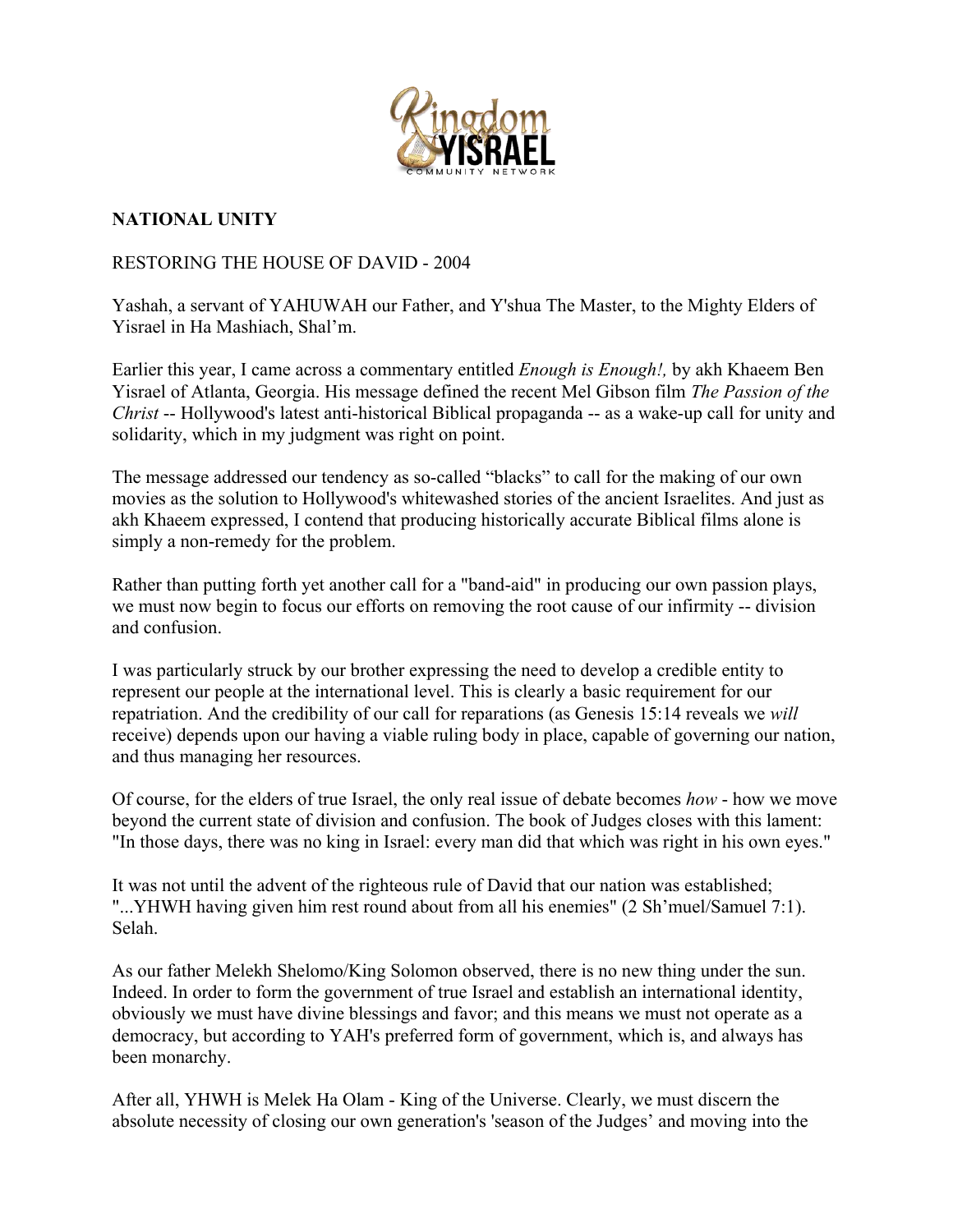righteous rule of the royal house of David. It is written, "Unless YHWH build the house, they labor in vain that build it" (Ps. 127:1).

In my judgment, until we as the elders of Israel come into one accord on this issue, i.e. the form of government we must establish, then all other efforts to move beyond the existing division and confusion will be utterly useless.

It is also written, "Now I beseech you brethren, by the name of our Master Yah'shua Ha Mashiach, that you all speak the same thing, and that there be no divisions among you; but that you be perfectly joined together in the same mind and in the same judgment" (1 Cor. 1:10). This verse suggests that not only is it possible, but it is commanded that we come into an authentic unity of the faith.

The only way these endless factional debates will cease - what brother Khaeem referred to as, "...our own little 'cliques' content with swapping competitive religious banter..." - is to see that we cannot simply set aside our differences, but that they must be fully resolved! And YAH has indeed chosen a lineage from among our people from which He has promised to provide us with men to govern the holy nation in righteousness and in truth...

In the 15th chapter of the book of Acts, it is recorded that it was neither Kefa/Peter, nor Paul, nor Yochanan/John, but rather, Yah'shua's brother Ya'aqob/James who rendered the final judgment on how the emerging new government of Israel would relate to the Gentile nations.

Clearly, this was due to Ya'aqob being next in the Davidic line of succession to preside over Israel in Yah'shua's absence. Selah.

So then, rather than simply "agreeing to disagree" in the name of "operational unity", the early Messianic Hebrew Israelites submitted themselves to this ancient landmark our fathers set. They faithfully followed the Kingdom order YAH established through His covenant with our father David - that there would always be a man from his loins to govern the children of Israel.

The apostles, prophets, and elders were thereby able to put forth an authentically unified, and thus theologically and politically sound national policy. And according to early Church historian Eusebius (Church History - Book II, Chapter I and Book III, Chapter XXXII), many of Yah'shua's other relatives not only presided over the churches proper, but also outranked Kefa and Yochanan, along with the rest of the original twelve apostles of Ha Mashiach. Selah.

*In truth, the house of David's rule over the universal church was standard operating procedure until the usurping of it's divine authority was completed by the Romans early in the fourth century AD.*

If we as the faithful remnant of Hebrew Israelites will agree on YAH's chosen form of government, I am fully persuaded that He will miraculously rebuild, and re-establish the lineage and family of David - our "First Family" if you will - in this final hour.

I am truly thankful and sincerely grateful for the labor of Khaeem Ben Yisrael, and the many other like-minded leaders among us, and bear witness that their gallant efforts are not in vain.

May the Grace of the Most High be with you. Ahmein.

---------------------------------------------------------------------------------------------------------------------